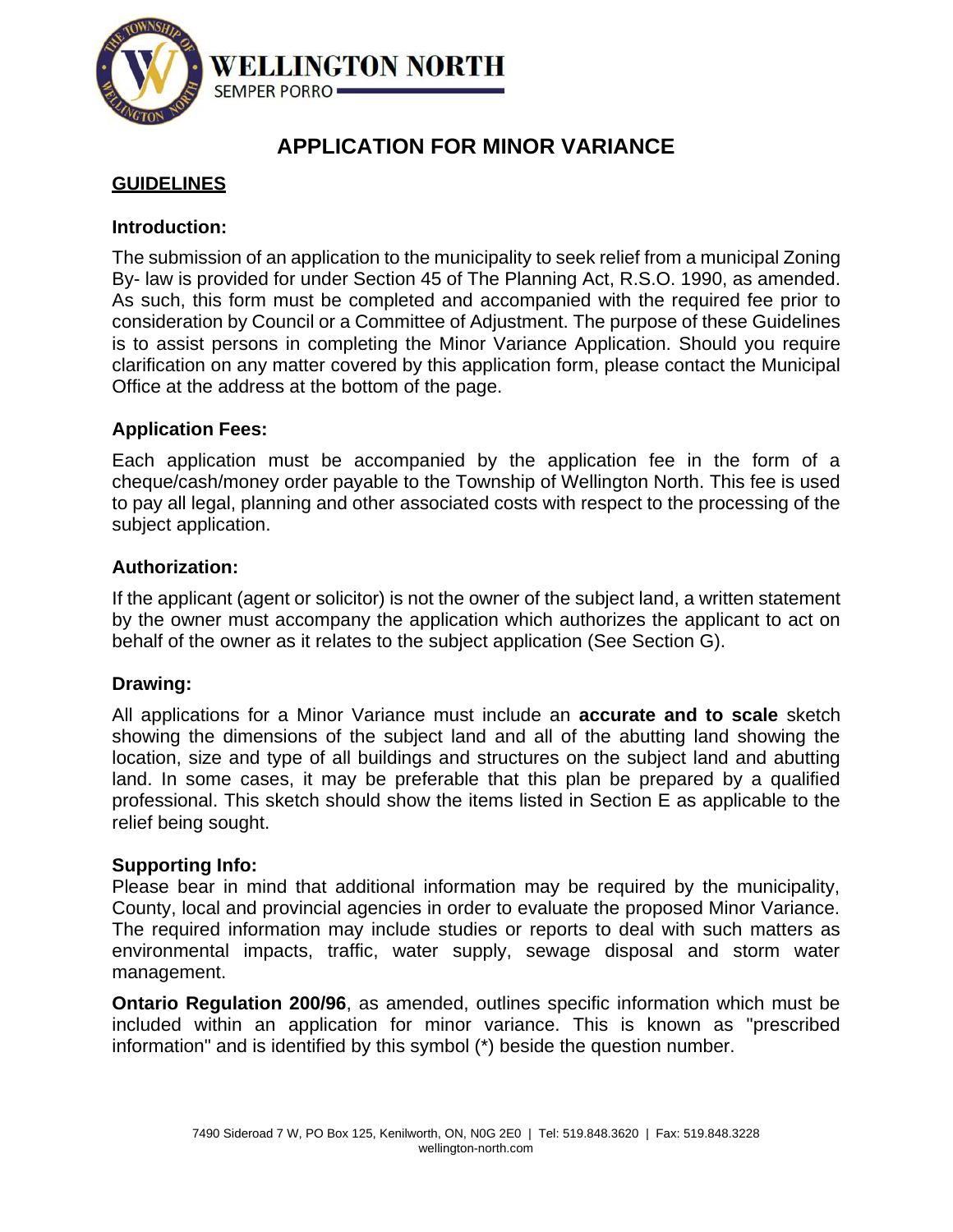### **Approval Process:**

Upon receipt of an **application**, the required **fee** and **other information** as may be required, the Secretary Treasurer of the Committee of Adjustment or the Clerk of the municipality will notify those parties that are to receive notice under Ontario Regulation 200/96. This involves the circulation of the application to various agencies and abutting landowners for their comments. The applicant or agent will be requested to attend a public meeting to present the proposal. **Please note that it is in the applicant's best interest to ensure that they are represented at this meeting**. The applicant and any other parties requesting notice will be provided with a notice of any decision made by the Committee as well as the reasons for their decision.

### **Further Information:**

| Darren Jones, Chief Building Official | <u>or</u> | Karren Wallace, Clerk              |
|---------------------------------------|-----------|------------------------------------|
| <b>Township of Wellington North</b>   |           | Township of Wellington North       |
| 7490 Sideroad 7 West, P.O. Box 125    |           | 7490 Sideroad 7 West, P.O. Box 125 |
| Kenilworth, ON N0G 2E0                |           | Kenilworth, ON N0G 2E0             |
| djones@wellington-north.com           |           | kwallace@wellington-north.com      |
| Phone: 519.848.3620 Ext. 4462         |           | Phone: 519.848.3620 Ext. 4227      |
| Fax: 519.848.3228                     |           | Fax: 519.848.3228                  |

### **Fees: \$2,000.00**

**Copies:** 1 original copy of this application, including the drawing and other information as may be specified shall be required.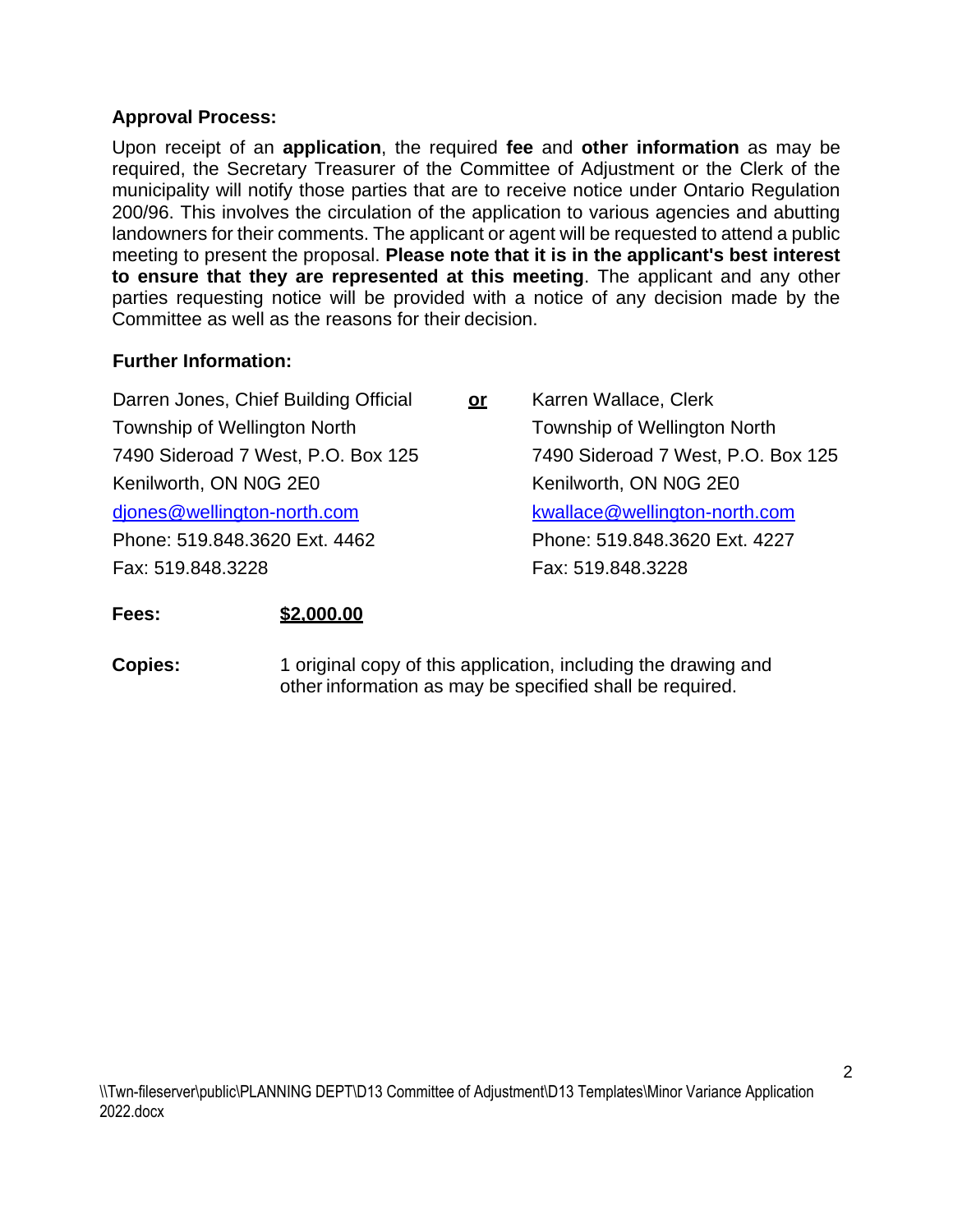#### **CORPORATION OF THE TOWNSHIP OF WELLINGTON NORTH APPLICATION FOR A MINOR VARIANCE**

|    | Date Received:<br><u>Date Received:</u>                                                                                                                                                                                        |
|----|--------------------------------------------------------------------------------------------------------------------------------------------------------------------------------------------------------------------------------|
|    | Application Fee Received: \$                                                                                                                                                                                                   |
|    | A. GENERAL INFORMATION                                                                                                                                                                                                         |
| 1. | *APPLICANT INFORMATION                                                                                                                                                                                                         |
|    |                                                                                                                                                                                                                                |
|    |                                                                                                                                                                                                                                |
|    | Phone: Fax: Fax: Fax: Phone:                                                                                                                                                                                                   |
|    |                                                                                                                                                                                                                                |
|    |                                                                                                                                                                                                                                |
|    |                                                                                                                                                                                                                                |
|    | Phone: Fax: Fax: Fax: Phone: Phone: Phone: Phone: Phone: Phone: Phone: Phone: Phone: Phone: Phone: Phone: Phone: Phone: Phone: Phone: Phone: Phone: Phone: Phone: Phone: Phone: Phone: Phone: Phone: Phone: Phone: Phone: Phon |
|    |                                                                                                                                                                                                                                |
|    | c. *Name, Address, Phone No. of all persons having any mortgage charge or                                                                                                                                                      |
|    | encumbrance on the property:                                                                                                                                                                                                   |
|    | i.<br><u> 1980 - Johann Barnett, fransk politik (d. 1980)</u>                                                                                                                                                                  |
|    | ii. <u>The company of the company of the company of the company of the company of the company of the company of</u>                                                                                                            |
|    | iii.                                                                                                                                                                                                                           |
|    | d. Send Correspondence To:<br>Owner    <br>Agent  <br>Other $\vert$                                                                                                                                                            |
| 2. | *PROVIDE A DESCRIPTION OF THE "ENTIRE" PROPERTY                                                                                                                                                                                |
|    | Imperial   units<br>a. Measurements are in: Metric                                                                                                                                                                             |
|    |                                                                                                                                                                                                                                |
|    | c. Concession: Lot: Lot: Registered Plan No.: Lettermann Lote Plan No.: Lettermann Lote Plan No.: Lettermann L                                                                                                                 |
|    | d. Area: ________________ Depth: ________________ Frontage (Width): ____________                                                                                                                                               |
|    |                                                                                                                                                                                                                                |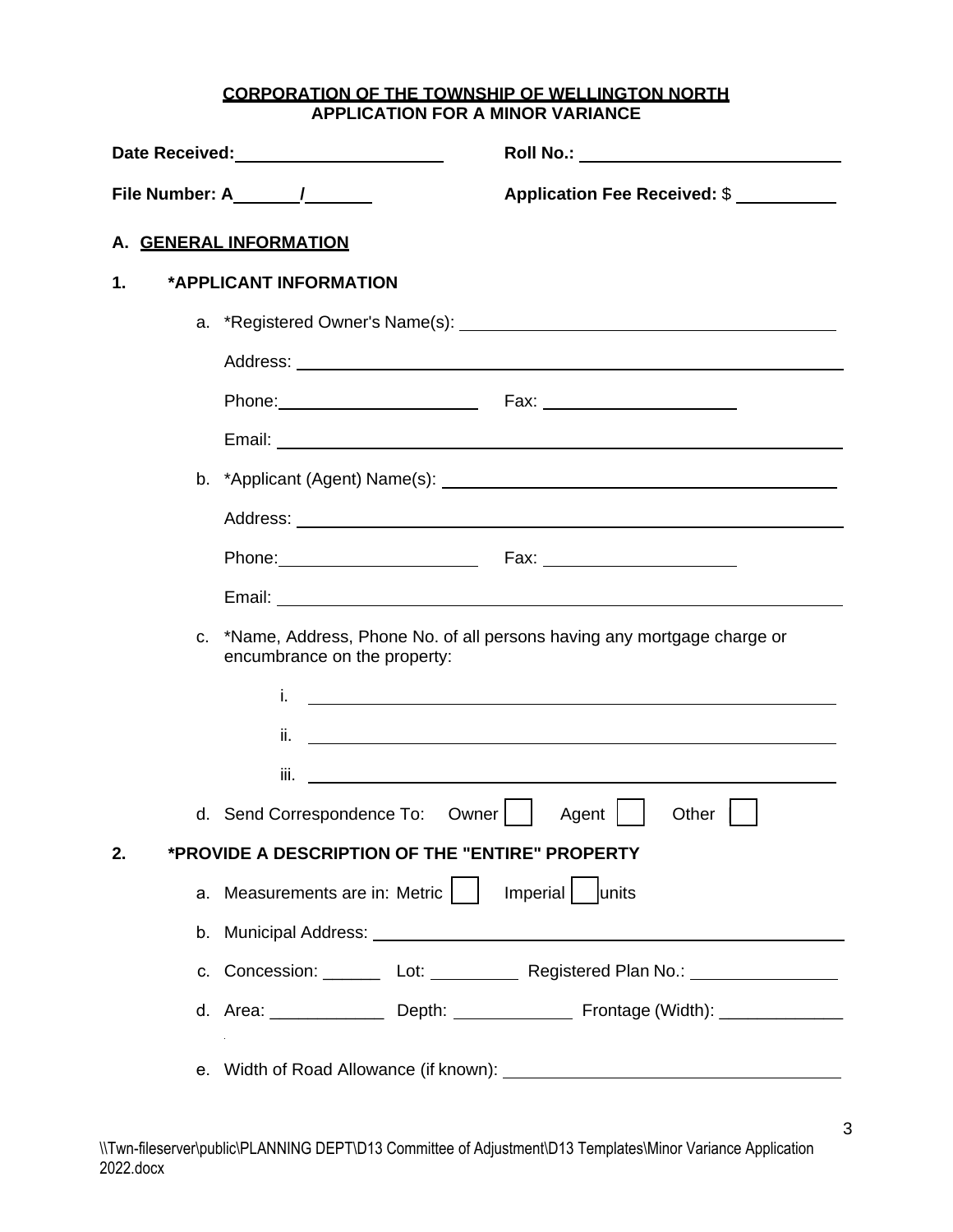| 3. | *WHAT IS THE ACCESS TO THE SUBJECT PROPERTY?                                                                                                                                                                                                                                                                            |
|----|-------------------------------------------------------------------------------------------------------------------------------------------------------------------------------------------------------------------------------------------------------------------------------------------------------------------------|
|    | Continually maintained municipal road<br>Right-of-way<br><b>Provincial Highway</b><br>Seasonally maintained municipal road<br><b>Water Access</b><br><b>County Road</b>                                                                                                                                                 |
| 4. | *IF ACCESS IS BY WATER ONLY, PLEASE DESCRIBE THE PARKING AND<br>DOCKING FACILITIES USED OR TO BE USED AND THE APPROXIMATE<br>DISTANCE OF THESE FACILITIES FROM SUBJECT LAND TO THE<br><b>NEAREST PUBLIC ROAD.</b> (This information should be illustrated on the<br>required drawing under item E of this application.) |
| 5. | *WHAT IS THE CURRENT OFFICIAL PLAN AND ZONING STATUS?<br>b. Zoning: $\qquad \qquad$                                                                                                                                                                                                                                     |
|    |                                                                                                                                                                                                                                                                                                                         |
|    | <b>B. EXSTING AND PROPOSED SERVICES</b>                                                                                                                                                                                                                                                                                 |
| 6. | *INDICATE THE APPLICABLE WATER SUPPLY AND SEWAGE DISPOSAL:                                                                                                                                                                                                                                                              |
|    | Municipal Communal Private Municipal Communal<br>Private<br>Sewers<br>Water<br><b>Sewers</b><br>Septic<br>Well<br>Well                                                                                                                                                                                                  |
|    | a. Existing<br>b. Proposed                                                                                                                                                                                                                                                                                              |
| 7. | *IS STORM DRAINAGE PROVIDED BY:                                                                                                                                                                                                                                                                                         |
|    | <b>Storm Sewers</b><br>а.<br><b>Ditches</b><br>b.<br>Swales<br>C.<br>Other (explain below)<br>d.                                                                                                                                                                                                                        |
|    |                                                                                                                                                                                                                                                                                                                         |

### **8. \*WHAT IS THE NAME OF THE ROAD OR STREET THAT PROVIDES ACCESS TO THE SUBJECT PROPERTY?**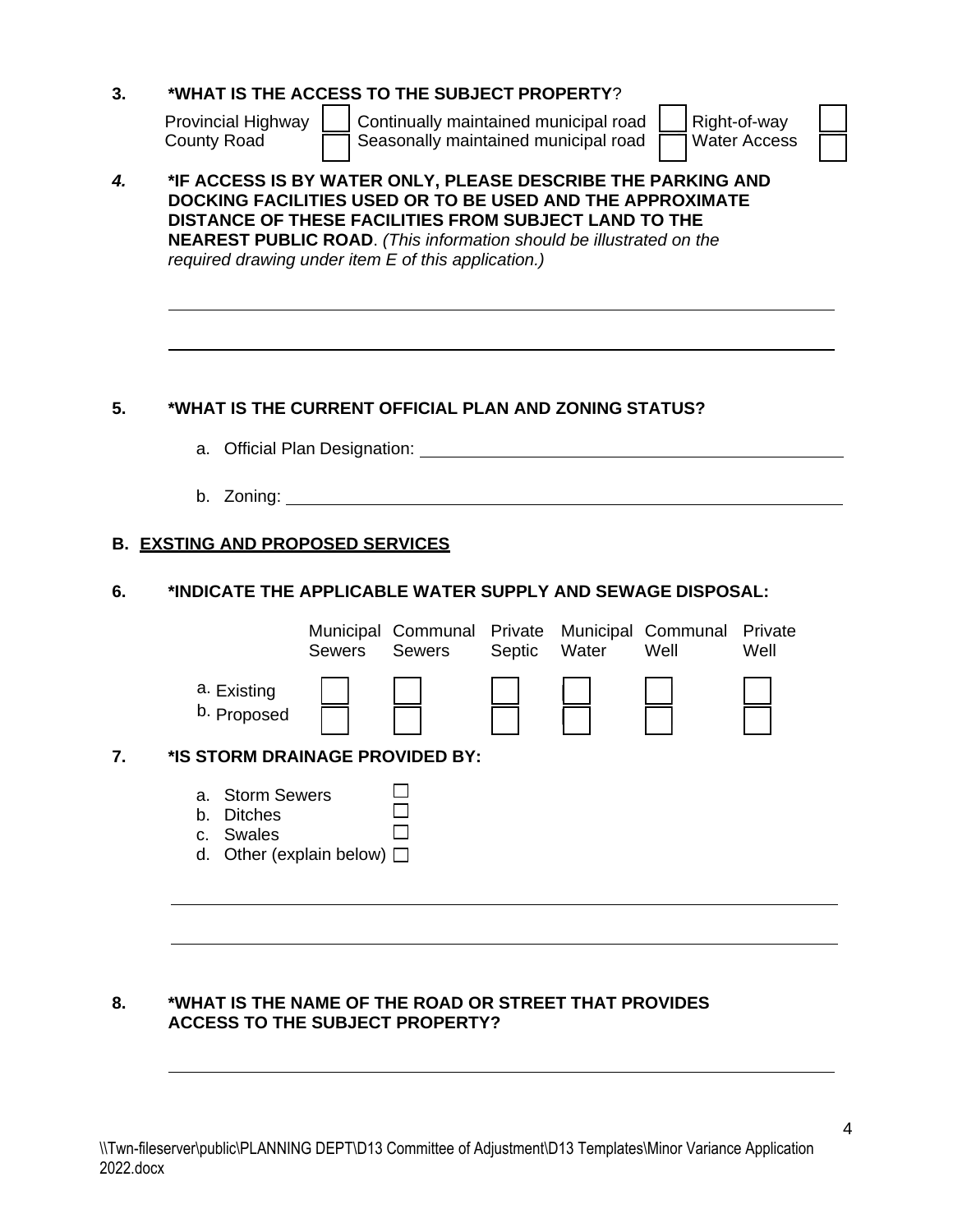#### **C. REASON FOR APPLICATION**

#### **9. \*WHAT IS THE NATURE AND THE EXTENT OF THE RELIEF THAT IS BEING APPLIED FOR?**

*(Please specifically indicate on sketch)*

#### **10. \*WHY IS IT NOT POSSIBLE TO COMPLY WITH THE PROVISIONS OF THE BY- LAW?**

*(Please specifically indicate on sketch)*

#### **D. EXISTING SUBJECT AND ABUTTING PROPERTY LAND USES, BUILDINGS & THEIR LOCATIONS**

#### **11. \*WHAT IS THE "EXISTING" USE OF:**

- a. The subject property:
- b. The abutting properties:

### **12. \*PROVIDE THE FOLLOWING DETAILS FOR ALL BUILDINGS ON OR PROPOSED FOR THE SUBJECT LAND:**

*(Please use a separate page if necessary.)*

| Type of building(s) or structure(s)<br>a.<br>b.<br>Date of construction<br>f(t)<br><b>Building height</b><br>(m)<br>(m)<br>c.<br>Number of storey's<br>d.<br>(excluding basement) | <b>Proposed</b> |
|-----------------------------------------------------------------------------------------------------------------------------------------------------------------------------------|-----------------|
|                                                                                                                                                                                   |                 |
|                                                                                                                                                                                   |                 |
|                                                                                                                                                                                   | f(t)            |
|                                                                                                                                                                                   |                 |
| Total floor area<br>$(sq \, m)$<br>е.                                                                                                                                             | $(sq \, m)$     |
| (sqft)                                                                                                                                                                            | (sqft)          |
| f.<br>Ground Floor Area<br>$(sq \, m)$                                                                                                                                            | $(sq \, m)$     |
| (sqft)                                                                                                                                                                            | (sqft)          |
| %<br>Percent lot coverage<br>g.                                                                                                                                                   | %               |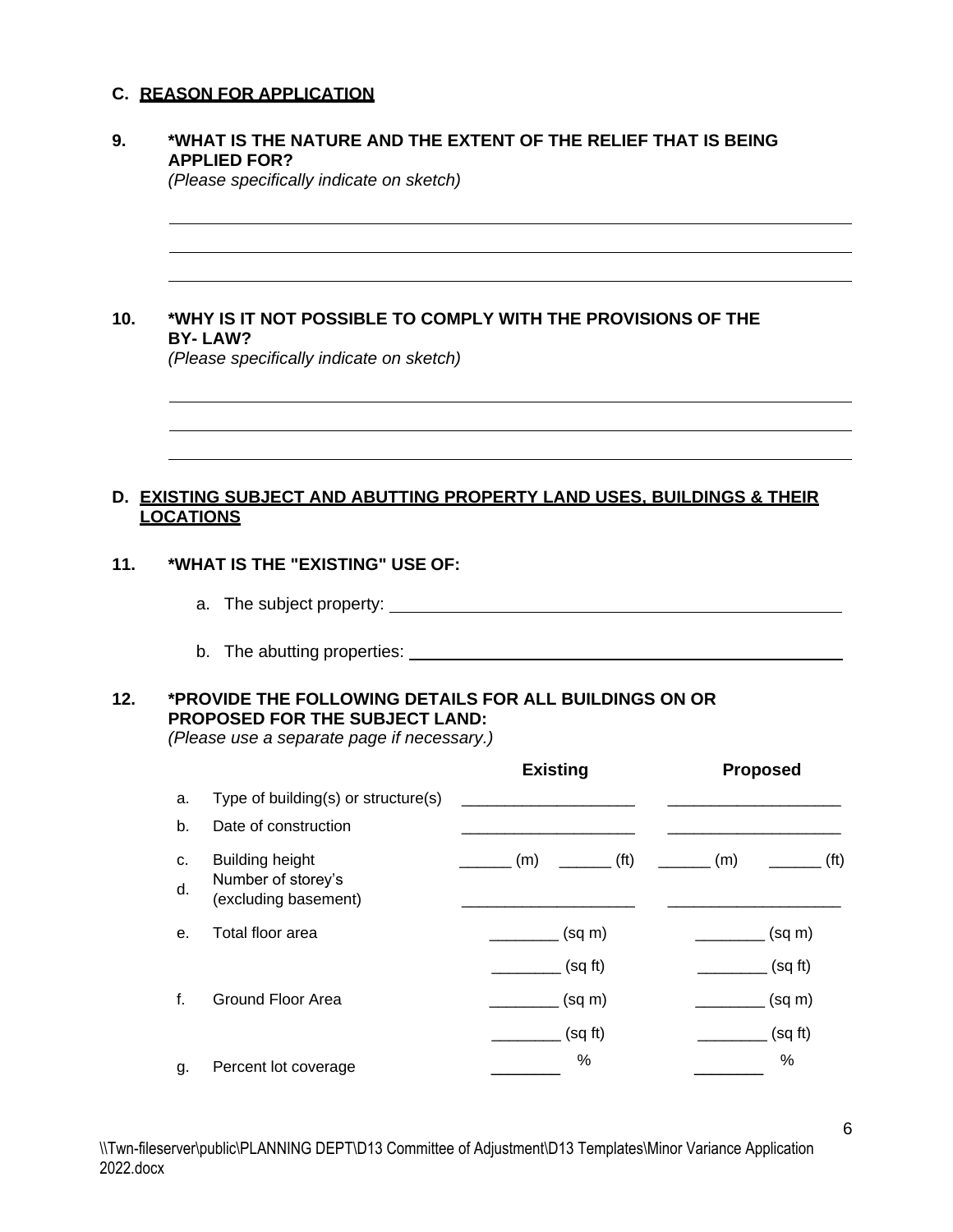|                          | <b>Existing</b> | <b>Proposed</b> |
|--------------------------|-----------------|-----------------|
| Number of parking spaces |                 |                 |
| Number of loading spaces |                 |                 |

## **13. \*WHAT IS THE LOCATION OF ALL BUILDINGS EXISTING AND PROPOSED FOR THE SUBJECT PROPERTY?**

*(Please specifically indicate on sketch)*

| Distance from building to the: | <b>Existing</b> |                   | <b>Proposed</b> |                   |
|--------------------------------|-----------------|-------------------|-----------------|-------------------|
| a. Front lot line              | (m)             | (f <sup>t</sup> ) | (m)             | (ft)              |
| b. Side lot line               | (m)             | (f <sup>t</sup> ) | (m)             | (ft)              |
| c. Side lot line               | (m)             | (f <sub>t</sub> ) | (m)             | (f <sup>t</sup> ) |
| d. Rear lot line               | m)              | (ft)              | (m)             |                   |

**14. \*DATE OF ACQUISITION OF SUBJECT PROPERTY:**

**15. DATE OF CONSTRUCTION OF ALL BUILDINGS ON SUBJECT PROPERTY:**

#### **16. HOW LONG HAVE THE EXISTING USES CONTINUED ON THE SUBJECT PROPERTY?**

#### **17. \*HAS THE OWNER PREVIOUSLY APPLIED FOR RELIEF IN RESPECT OF THE SUBJECT PROPERTY?**

| IF THE ANSWER IS YES, INDICATE THE FILE NUMBER AND DESCRIBE BRIEFLY: |  |
|----------------------------------------------------------------------|--|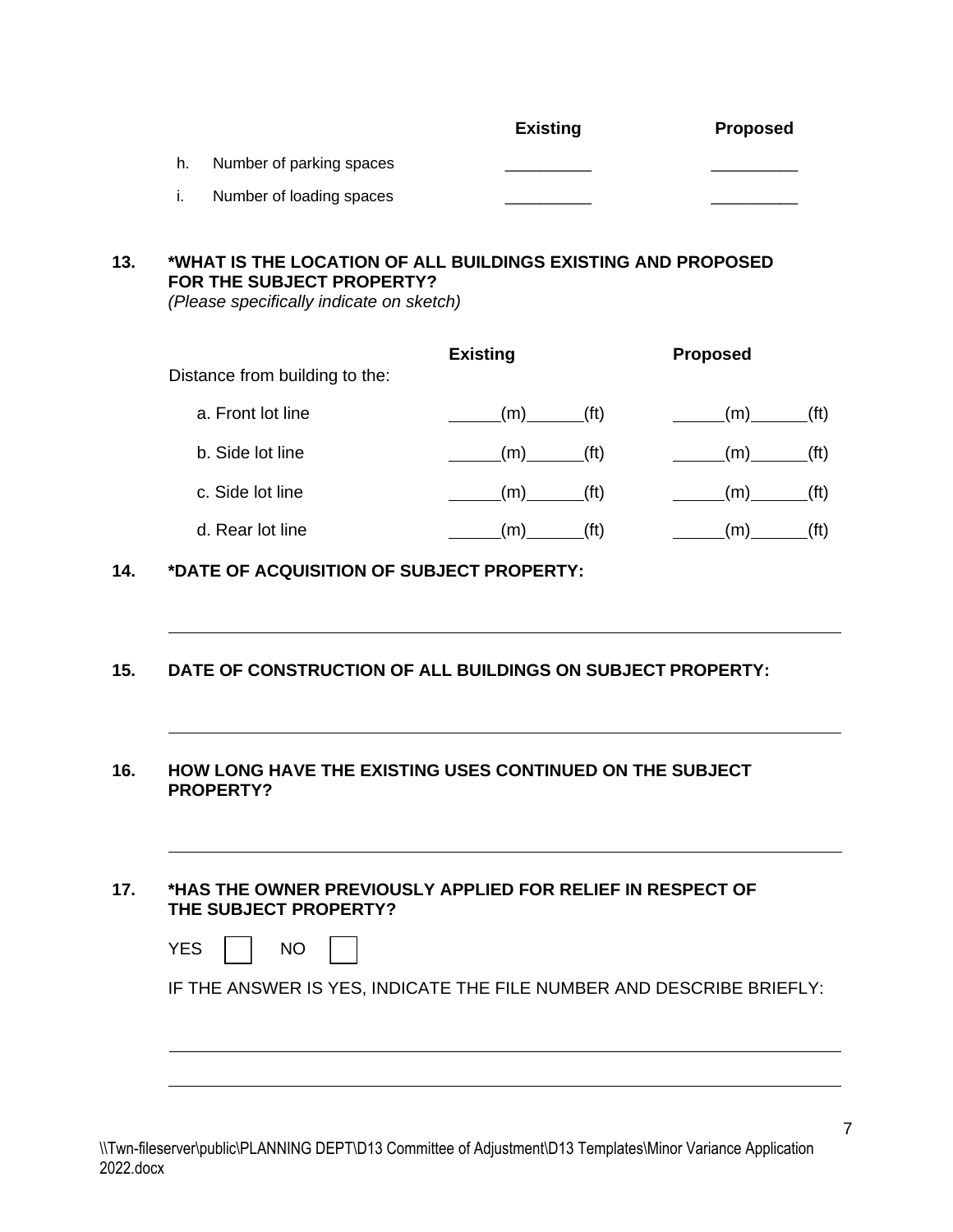#### **E. APPLICATION DRAWING**

#### **18. \*PLEASE PROVIDE AN ACCURATE DRAWING OF THE PROPOSAL, PREFERABLY PREPARED BY A QUALIFIED PROFESSIONAL. IN SOME CASES IT MAY MORE APPROPRIATE TO SUBMIT ADDITONAL DRAWINGS AT VARYING SCALES TO BETTER ILLUSTRATE THE PROPOSAL. THE DRAWING MUST INCLUDE THE FOLLOWING:**

- a. Owners' / applicant's name;
- b. Legal description of property;
- c. Boundaries and dimensions of the subject property and its current land use;
- d. Dimensions of area of amendment (if not , the entire property);
- e. The size and use of all abutting land;
- f. All existing and proposed parking and loading areas, driveways and lanes;
- g. The nature of any easements or restrictive covenants on the property;
- h. The location of any municipal drains or award drains;
- i. Woodlots, forested areas, ANSI's, ESA's, wetlands, floodplain, and all natural watercourses (rivers, stream banks, etc);
- j. The dimensions of all existing and proposed buildings and structures on the subject land and their distance to all lot lines;
- k. The name, location and width of each abutting public or private road, unopened road allowance or right of way;
- l. If access to the subject land is by water only, provide the location of the parking and docking facilities to be used;
- m. Other features both on site or nearby that in the opinion of the applicant will have an effect on the application (such as bridges, railways, airports, wells, septic systems, springs, slopes, gravel pits); and
- n. The drawing should also include the scale, north arrow and date when the drawing was prepared.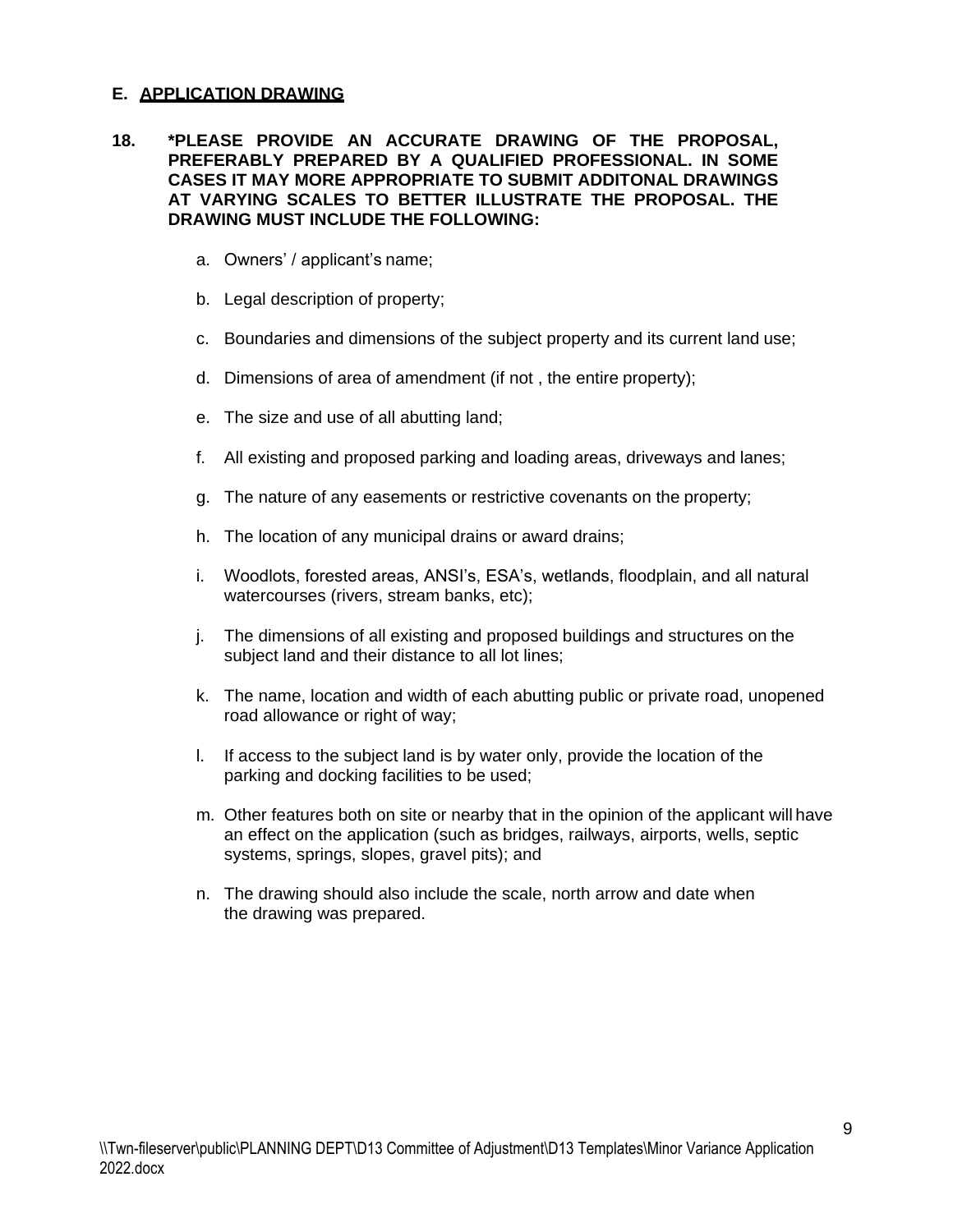#### **F. OTHER RELATED PLANNING APPLICATIONS**

#### **19. \*HAS THE APPLICANT/ OWNER MADE APPLICATION FOR ANY OF THE FOLLOWING ON THE SUBJECT LAND?**

|     |    | a. Official Plan Amendment<br>b. Zoning By-law Amendment<br>c. Plan of Subdivision<br>d. Consent (Severance) | Yes.<br><b>Yes</b><br>Yes<br>Yes | $\mathsf{L}$ | No<br>No.<br>No.<br>No. |  |
|-----|----|--------------------------------------------------------------------------------------------------------------|----------------------------------|--------------|-------------------------|--|
| 20. |    | *IF THE ANSWER TO QUESTION 19 IS YES, PLEASE PROVIDE THE<br><b>FOLLOWING INFORMATION:</b>                    |                                  |              |                         |  |
|     |    | a. File No. of Application:                                                                                  |                                  |              |                         |  |
|     | b. | Purpose of Application:                                                                                      |                                  |              |                         |  |

c. Status of Application: